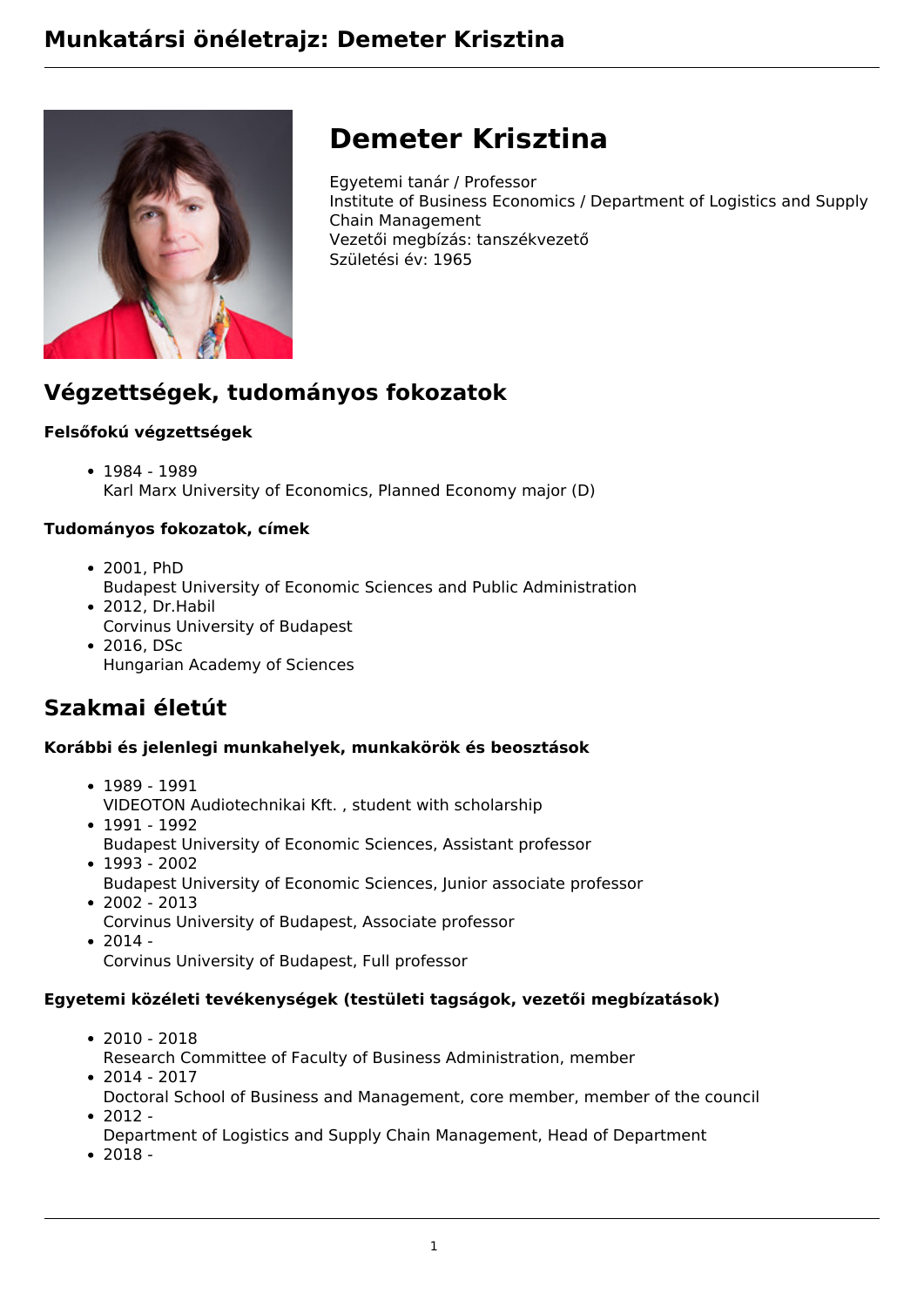Doctoral School of Information and Communication Technologies, Head, core member, member of the council

- $2018 -$ 
	- Corvinus Doctoral Council and Doctoral Cabinet, member
- 2018
	- Doctoral School of Business and Management, member of the council
- $2021 -$

Doctoral School of Business and Management, core member, member of the council

#### **Felügyelőbizottsági és igazgatósági tagságok**

 $• 2018 -$ 

Lean Enterprise Institute Hungary, Supervisory Board Member

#### **Fontosabb tanulmányutak, kiküldetések**

- 1991, 8 weeks JICA, Japan
- 1992, 8 weeks
- Harvard Business School
- 1993, 6 weeks MIT
- 2000, 1 week
- IFPMM Summer School on Advanced Purchasing Studies, Salzburg 2002, 10 days
	- Harvard Business School, Colloquium on Participant-Centered Learning program
- 2010, 5 months Aalborg University, Denmark

#### **Díjak, címek, kitüntetések**

- 1997, International Journal of Production and Operations Management Awards for Excellence 1997, Highly Commended Paper (co-author: Attila Chikán) Emerald
- 2003, Memory award for University Corvinus University of Budapest
- 2003, Bolyai János Research Scholarship Hungarian Academy of Sciences
- 2007, Bolyai Plaquette Hungarian Academy of Sciences
- 2007, Chris Voss Best Paper Award; running up paper (co-authors: Dávid Losonci and István Jenei) Emerald, EurOMA
- 2008, Bolyai János Research Scholarship Hungarian Academy of Sciences
- 2010, Corvinus Visiting Scholar (5 months in Denmark) Corvinus University of Budapest
- 2011, Research Excellence Program Corvinus University of Budapest
- 2015, AIB-CEE conference best paper award (co-authors: Levente Szász and Harry Boer) Academy of International Business - Central and Eastern European Chapter
- 2017, Best publication in management and business in Romania (co-authors: Levente Szász, and Béla-Rácz Gergely, Bábes-Bolyai University) Ministry of Education, Romania
- 2018, International Journal of Production and Operations Management Awards for Excellence 2017,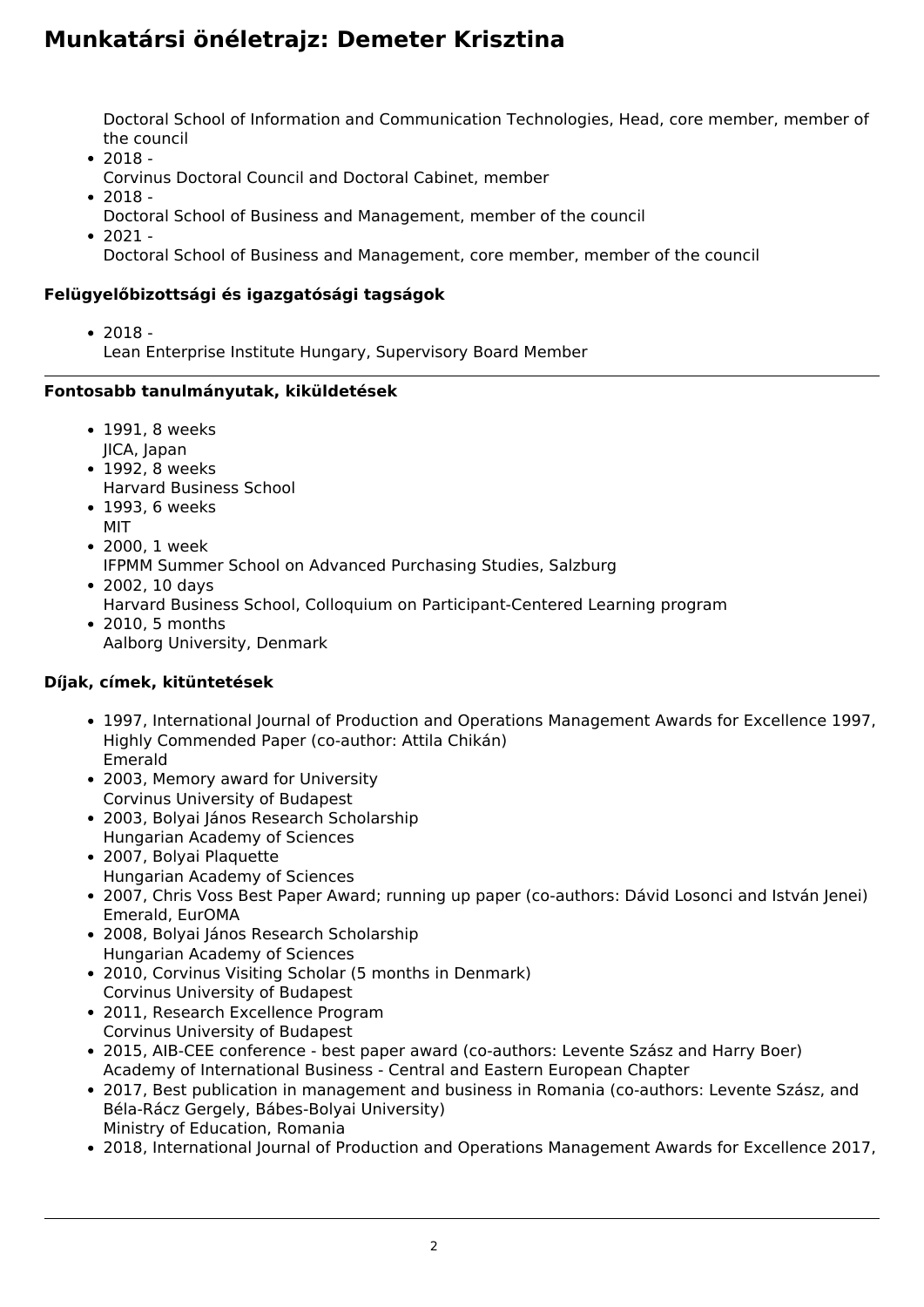Highly Commended Paper (co-author: Dávid Losonci, Richárd Kása, Balázs Heidrich, István Jenei) Emerald

- 2019, Award for Excellence Best paper of the year (co-authors: Dávid Losonci, Richárd Kása, Balázs Heidrich, István Jenei)
	- Hungarian Academy of Sciences, Committee on Business Administration
- 2021, Corvinus Research Excellence Corvinus University of Budapest
- 2021, Best presentation

II. Vállalkozáskutatási Konferencia (Second Conference on Enterprise Research

### **Nyelvismeret**

| <b>Nyelv</b> | <b>Beszéd</b> | Írás  | <b>Olvasás</b> | <b>Médiaszereplés</b><br>t vállal-e rajta? |
|--------------|---------------|-------|----------------|--------------------------------------------|
| orosz        | alap          | alap  | alap           |                                            |
| angol        | felső         | felső | felső          | Igen                                       |

### **Kutatás, szakértői tevékenység**

#### **Fontosabb, oktatott tárgyak, témakörök:**

Value creating processes, service operations management, supply chain management, operations management

#### **Tudományterület és tudományág:**

Gazdálkodás- és szervezéstudományok

#### **Jelenlegi kutatási témák:**

industry 4.0, lean management, operations strategy, global manufacturing, competitiveness

#### **Korábbi kutatási témák:**

supply chain management, service management

#### **Fontosabb kutatások**

- 1989 , Global Manufacturing Research Group Részvétel formája: a kutatócsoport tagja Finanszírozó: További információk a kutatásról: International survey research program, coordinator of Hungary
- 1993 , International Manufacturing Strategy Survey Részvétel formája: a kutatócsoport tagja Finanszírozó: További információk a kutatásról: international survey research program, coordinator of Hungary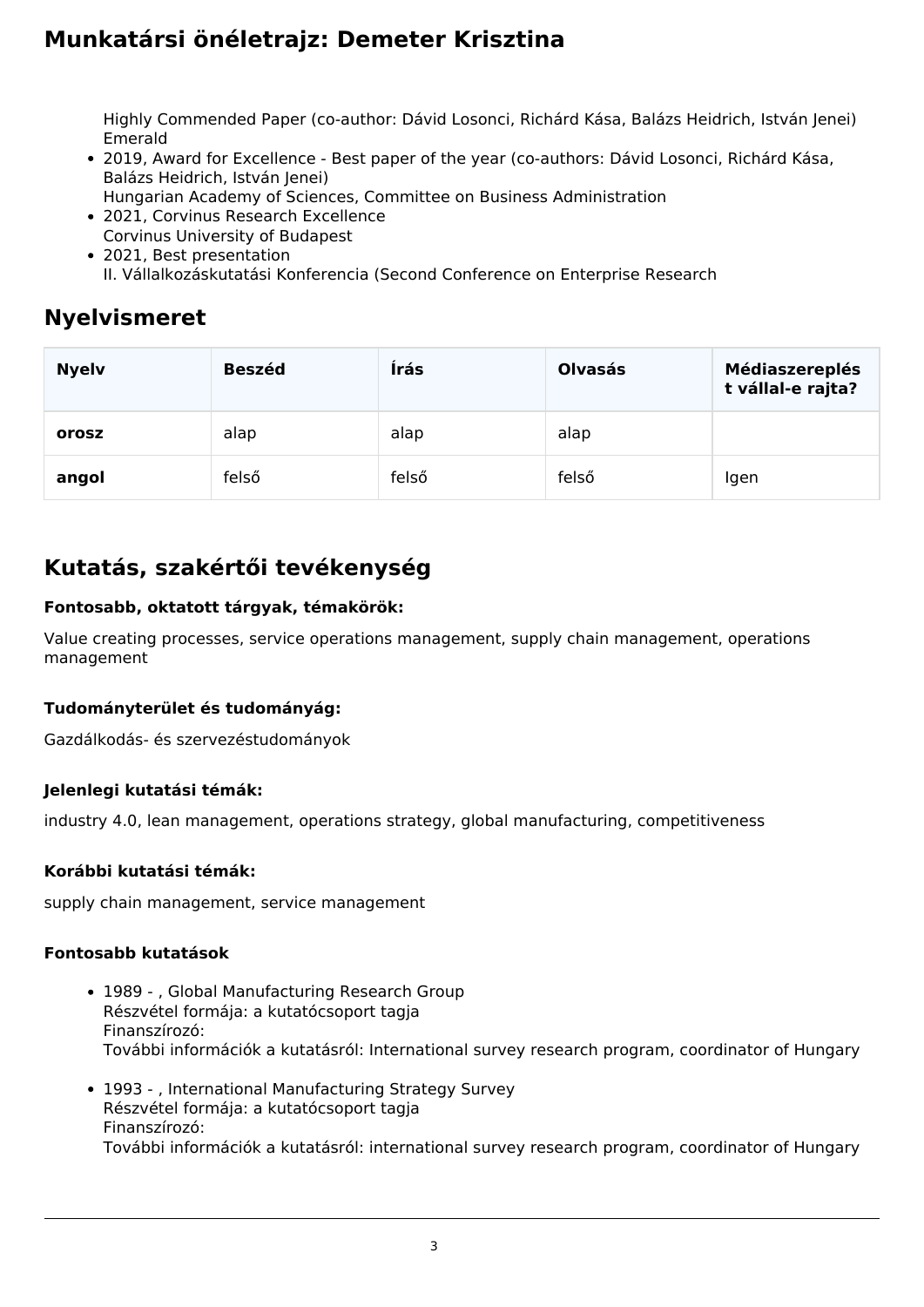- 1995 , Competitiveness research Részvétel formája: a kutatócsoport tagja Finanszírozó: Competitiveness Research Centre További információk a kutatásról: Hungarian research program, with emphasis on central survey, but combined with other research methods; project leader of the \\\\\\\\\\\\\\\\\\\\\\\\\\\\\\\\\\\\\\\\\\\\\\\\\\\\\\\\\\\\\\\\\\\\\\\\\\\\\\\\\\\\\\\\\\\\\\\\\\\\\\\\\\\\\\\\\\\\\\\\\\\\\\\"Value creating\\\\\\\\\\\\\\\\\\\\\\\\\\\\\\\\\\\\\\\\\\\\\\\\\\\\\\\\\\\\\\\\\\\\\\\\\\\\\\\\\\\\\\\\\\\\\\\\\\\\\\\\\\\\\\\\\\\\\\\\\\\\\\\" project, leader of the \\\\\\\\\\\\\\\\\\\\\\\\\\\\\\\\\\\\\\\\\\\\\\\\\\\\\\\\\\\\\\\\\\\\\\\\\\\\\\\\\\\\\\\\\\\\\\\\\\\\\\\\\\\\\\\\\\\\ \\\\\\\\\\\"Production\\\\\\\\\\\\\\\\\\\\\\\\\\\\\\\\\\\\\\\\\\\\\\\\\\\\\\\\\\\\\\\\\\\\\\\\\\\\\\\\\\\\\\\\\\\\\\\\\\\\\\\\\\\\\\\\\\\\\\\\ \\\\\\\" sub-project, leader of other minor research projects
- 2005 2006, Staerken-Schwaehen Analyse des Productions-Standortes Ostösterrich Unter Besonderer Berücksichtigung Einer Eventuellen Standortverlagerung Részvétel formája: a kutatócsoport tagja Finanszírozó: University of Vienna További információk a kutatásról:
- 2005 2007, The competences of Hungarian suppliers in automotive supply chain Részvétel formája: kutatásvezető Finanszírozó: OTKA (T 049147) További információk a kutatásról:
- 2009 2011, The impact of contextual factors and contingencies on the relationship between company best practices and performance Részvétel formája: kutatásvezető Finanszírozó: OTKA (T 76233) További információk a kutatásról:
- 2010 2012, CorvinusScience 2010-2012 Részvétel formája: a kutatócsoport tagja Finanszírozó: TÁMOP 4.2.1.B-09/1/KMR-2010-0005 További információk a kutatásról: Leader of the research group \\\\\\\\\\\\\\\\\\\\\\\\\\\\\\\\\\\\\\\\\\\\\\\\\\\\\\\\\\\\\\\\\\\\\\\\\\\\\\\\\\\\\\\\\\\\\\\\\\\\\\\\\\\\\\\\\\\\\\\\\\\\\\\"Business sphere and competitiveness\\\\\\\\\\\\\\\\\\\\\\\\\\\\\\\\\\\\\\\\\\\\\\\\\\\\\\\\\\\\\\\\\\\\\\\\\\\\\\\\\\\\\\\\\\\\\\\\\\\\\\\\\\ \\\\\\\\\\\\\\\\\\\\\\\\\\\" of \\\\\\\\\\\\\\\\\\\\\\\\\\\\\\\\\\\\\\\\\\\\\\\\\\\\\\\\\\\\\\\\\\\\\\\\\\\\\\\\\\\\\\\\\\\\\\\\\\\\\\\\\\\\\\\\\\\\\\\\\\\\\\\"Economic co mpetitiveness\\\\\\\\\\\\\\\\\\\\\\\\\\\\\\\\\\\\\\\\\\\\\\\\\\\\\\\\\\\\\\\\\\\\\\\\\\\\\\\\\\\\\\\\\\\\\\\\\\\\\\\\\\\\\\\\\\\\\\\\\\\\\\\ " sub-project
- 2014 2017, The impact of plant roles on knowledge sharing in production and supply networks Részvétel formája: kutatásvezető Finanszírozó: OTKA 112745 További információk a kutatásról:
- 2017 , The impact of industry 4.0 on supply chains and economic structure Részvétel formája: kutatásvezető Finanszírozó: EFOP 3.6.2. További információk a kutatásról:
- 2020 , Competitive firms in the era of digitalisation a resource-based view Részvétel formája: a kutatócsoport tagja Finanszírozó: NKFIH K 135604 További információk a kutatásról: Leader of the research team: Dávid Losonci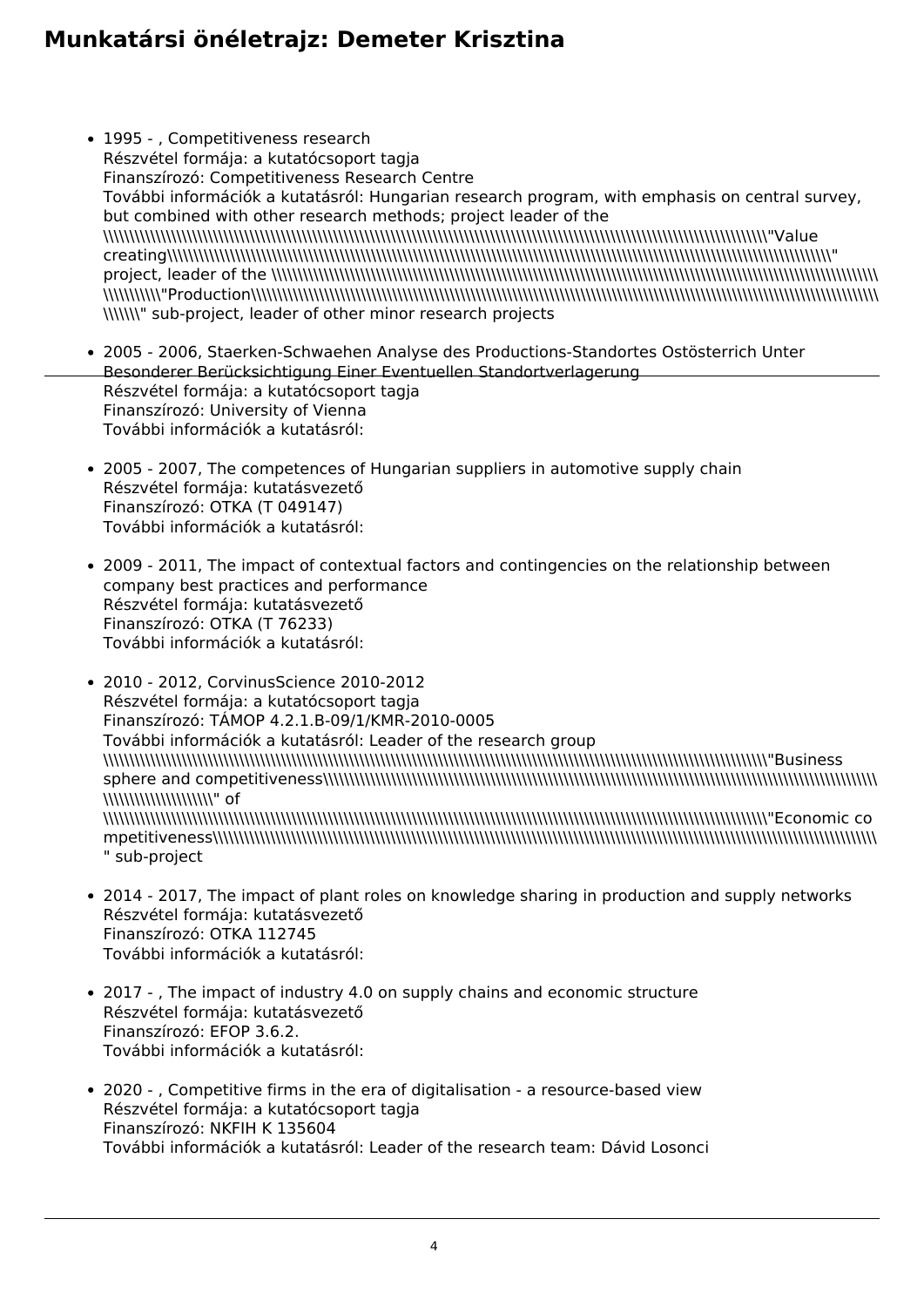#### **Tagság tudományos vagy szakmai szervezetben, testületben**

- 1989 , research member (president in 2010-2011), tag Global Manufacturing Research Group, nemzetközi
- 1990 , member (board member between 1996-2001 and 2003-2009), tag [European Operations Management Association,](http://euroma-online.org/) nemzetközi
- 1993 2012, Deputy Secretary General, vezető (elnök, igazgató stb) International Society for Inventory Research, nemzetközi
- 2005 2010, Committee member, tag Logistics Committee of Hungarian Academy of Sciences, országos
- 2005 , Member, (2010-2012: founding president of Lean Major), tag
- Hungarian Association of Logistics, Purchasing and Inventory Management, országos 2007 - , Member, tag
- Production and Operations Management Society, nemzetközi
- 2008 , Member, tag ISO Forum, országos
- 2010 , member, tag Logistics Interdepartmental Committee of Hungarian Academy of Sciences, országos
- 2011 , Founding member, tag Lean Enterprise Institute, Hungary, országos
- 2015 , member, tag MTA Committee on Business Administration, országos
- 2012 , Secretary General, vezető (elnök, igazgató stb) [International Society for Inventory Research](https://isir.hu/about/bodies-and-officials-2/), nemzetközi
- 2018 , Head of jury, vezető (elnök, igazgató stb) NKFIH OTKA Economics and Business Jury, országos
- 2015 2017, Member of jury, tag NKFIH OTKA Economics, Future Research and Statistics Jury, országos
- 2019 , member, tag Hungarian Accreditation Committee, Business Committee, országos
- 2018 , member of the General Assembly, tag Hungarian Academy of Sciences, országos
- 2018 , member, tag Hungarian Academy of Sciences Doctoral Committee of Business and Economics, országos

#### **Szerkesztőbizottsági tagságok és pozíciók**

- 2010 2011, Editorial board member, a szerkesztőség tagja, vezetője magyar nyelvű
- 2005 2016, Guest editor of special issues,
- 2016 , Editorial Board member, magyar nyelvű
- 2016 , Editorial Board member, [idegen nyelvű](https://www.emeraldgrouppublishing.com/products/journals/editorial_team.htm?id=jmtm)
- 2016 , Editorial Board member, [idegen nyelvű](http://studiaoeconomica.reviste.ubbcluj.ro/editorial_board.html)
- 2018 , Editorial Board member, a szerkesztőség tagja, vezetője magyar nyelvű

#### **Szakértői tanácsadási tevékenységek**